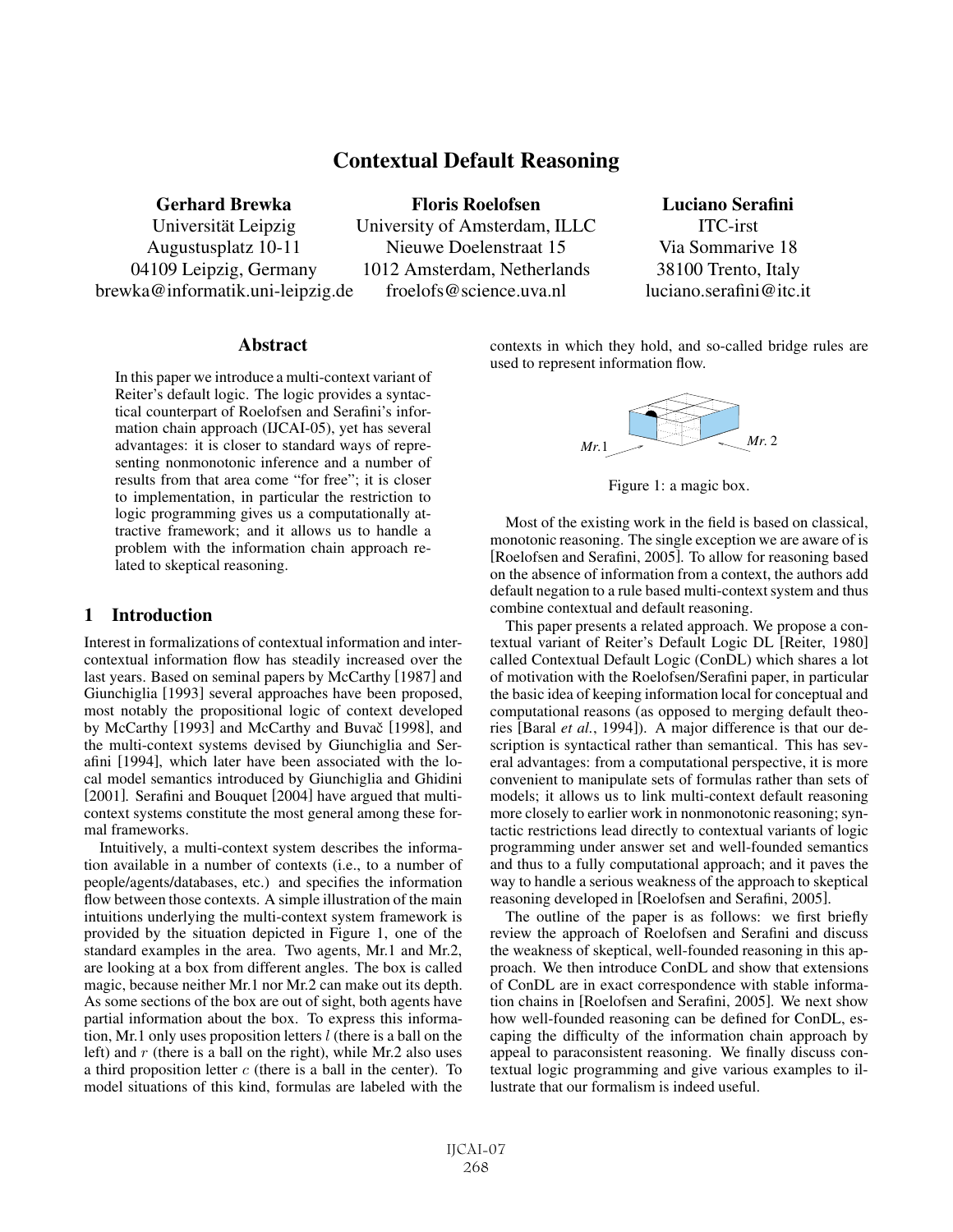#### 2 The information chain approach

We now give a brief review of the approach in [Roelofsen and Serafini, 2005]. The authors consider a set of contexts  $C = \{1, \ldots, n\}$  and a language  $L_i$  for each context  $i \in C$ . C and  $L_i$  are assumed to be fixed, each  $L_i$  is built over a finite set of proposition letters, using standard propositional connectives.

To state that the information expressed by a formula  $\varphi \in$  $L_i$  is established in context i, the *labeled formula*  $(i:\varphi)$  is used. A *rule* r is an expression of the form:

$$
F \leftarrow G_1 \wedge \ldots \wedge G_m \wedge \text{not } H_1 \wedge \ldots \wedge \text{not } H_n \qquad (1)
$$

where  $F$ , all  $G$ 's, and all  $H$ 's are labeled formulas.  $F$  is called the consequence of r and denoted by  $cons(r)$ ; all G's are called *positive premises* of r and together constitute the set  $prem^+(r)$ ; all H's are called *negative premises* of r and together make up the set  $prem^-(r)$ . A rule without premises is called a *fact*. If a rule has positive premises only, it is called a *positive* rule. A *normal multi-context system* is a finite set of rules. Note that not is interpreted as default negation, the rules are thus nonmonotonic.

**Example 1 (Integration)** *Let*  $d_1$ ,  $d_2$  *be two meteorological databases collecting data from sensors located in different parts of the country. Each database sends its data to a third database* d3*, which integrates the information obtained. Suppose that*  $d_3$  *regards*  $d_1$  *as more trustworthy than*  $d_2$ *: any piece of information that is established in*  $d_1$  *is included in*  $d_3$ , but information obtained in  $d_2$  is only included in  $d_3$  if it *is not refuted by*  $d_1$ *. The following rules model this:* 

$$
3: \varphi \leftarrow 1: \varphi
$$
  

$$
3: \varphi \leftarrow 2: \varphi \wedge \text{not } 1: \neg \varphi
$$

A classical interpretation m of language L<sup>i</sup> is called a *local model* of context i. A set of local models is called a *local information state*. Intuitively, every local model in a local information state represents a possible state of affairs. If a local information state contains exactly one local model, then it represents complete information. If it contains more than one local model, then it represents partial information: more than one state of affairs is considered possible.

A *distributed information state* is a collection of local information states, one for each context. Distributed information states are referred to as *chains*. For systems without not, the semantics is defined in terms of minimal solution chains: starting with the set of all models for all contexts, rule application is captured semantically by eliminating those models from a context in which the consequent of an applicable rule is not true. Iterating this model elimination process until a fixpoint is reached yields the unique minimal solution chain.

For the general case, Roelofsen and Serafini use a technique similar to the Gelfond/Lifschitz reduction for stable models or answer sets [Gelfond and Lifschitz, 1988; 1991]: a rule r is defeated by an information chain  $c = (c_1, \ldots, c_n)$ whenever it has a negative premise **not**  $(i : p)$  such that p is true in all models in  $c_i$ . By eliminating all c-defeated rules and all negative premises from the c-undefeated rules, we obtain a reduced multi-context system without negative premises. Now  $c$  is a stable solution chain iff  $c$  is the minimal solution chain of the c-reduced system.

Based on the observation that stable solution chains may not exist, Roelofsen and Serafini also define a skeptical semantics which draws its intuitions from well-founded semantics for logic programs [van Gelder *et al.*, 1991]. It is based on the construction of the so-called canonical chain  $c_S$ . We present this semantics in somewhat more detail because it has a serious problem which we will later solve.

The canonical chain for a multi-context system  $S$  is constructed iteratively by applying an operator  $\Psi_S$  to a pair of chains  $\langle c, a \rangle$ . Intuitively, the first chain c approximates  $c_S$ from above: at every stage of the iteration it contains the models that are *possibly* in  $c_S$  (initially, every model may possibly be in  $c<sub>S</sub>$ , so in each context we start with the set of all models). The second chain  $a$ , which is referred to as the *anti-chain*, approximates  $c_S$  from below: at every stage it contains the models that are *necessarily* in  $c_S$  (initially, no model is necessarily in  $c<sub>S</sub>$ , so in each context we start with the empty set of models).

Given a certain chain-anti-chain pair  $\langle c, a \rangle$ , the intended transformation  $\Psi_S$  first determines which rules in  $S$  will (not) be applicable w.r.t.  $c_S$ , and then refines  $\langle c, a \rangle$  accordingly. The canonical chain  $c_S$  of  $S$  will be the first component of the  $\leq$ -least fixpoint of  $\Psi_S$ , where  $\langle c, a \rangle \leq \langle c', a' \rangle$  iff for every  $\overline{i}, c'_i \subseteq c_i$  and  $a_i \subseteq a'_i$  (intuitively, iff  $\overline{\langle c, a \rangle}$  is "less evolved" than  $\langle c', a' \rangle$ ).

We first specify how  $\Psi_S$  determines which rules will (not) be applicable w.r.t.  $c_S$ . Let  $\langle c, a \rangle$  and a rule r in S be given. If  $r$  has a positive premise  $G$ , which is satisfied by  $c$ , then  $G$  will also be satisfied by  $c_S$ . On the other hand, if  $r$  has a negative premise H, which is *not* satisfied by a, then H will not be satisfied by  $c<sub>S</sub>$  either. So if all positive premises of  $r$  are satisfied by  $c$  and all negative premises of  $r$  are not satisfied by  $a$ , then  $r$  will be applicable with respect to  $c_s$ :

$$
S^{+}(c,a) = \left\{ r \in S \mid \begin{matrix} \forall G \in prem^{+}(r) : c \models G \\ \text{and} \\ \forall H \in prem^{-}(r) : a \nvDash H \end{matrix} \right\}
$$

If r has a positive premise  $G$ , which is not satisfied by  $a$ , then G will not be satisfied by  $c<sub>S</sub>$  either. If r has a negative premise  $H$ , which is satisfied by  $c$ , then  $H$  will be satisfied by  $c_S$  as well. In both cases r will certainly not be applicable with respect to  $c_S$ :

$$
S^{-}(c,a) = \left\{ r \in S \mid \begin{array}{c} \exists G \in prem^{+}(r) : a \nvDash G \\ \text{or} \\ \exists H \in prem^{-}(r) : c \models H \end{array} \right\}
$$

For convenience, we write  $S^{\sim}(c, a) = S \setminus S^{-}(c, a)$ . Think of S<sup>∼</sup>(c, a) as the set of rules that are *possibly* applicable with respect to  $c_S$ , and notice that  $S^+(c, a) \subseteq S^{\sim}(c, a)$ .

Next, we specify how  $\Psi_S$  refines  $\langle c, a \rangle$ , based on  $S^+(c, a)$ and  $S<sup>∼</sup>(c, a)$ . Every local model  $m \in c<sub>i</sub>$  that does not satisfy the consequence of a rule in  $S^+(c, a)$  should certainly not be in  $c_s$  and is therefore removed from c. On the other hand, every local model  $m \in c_i$  that satisfies the consequences of every rule in  $S<sup>∼</sup>(c, a)$  should certainly be in  $c_S$  (S provides no ground for removing it) and is therefore added to a.

$$
\Psi_S(\langle c,a \rangle) \quad = \quad \langle \Psi_S^c(\langle c,a \rangle), \Psi_S^a(\langle c,a \rangle) \rangle
$$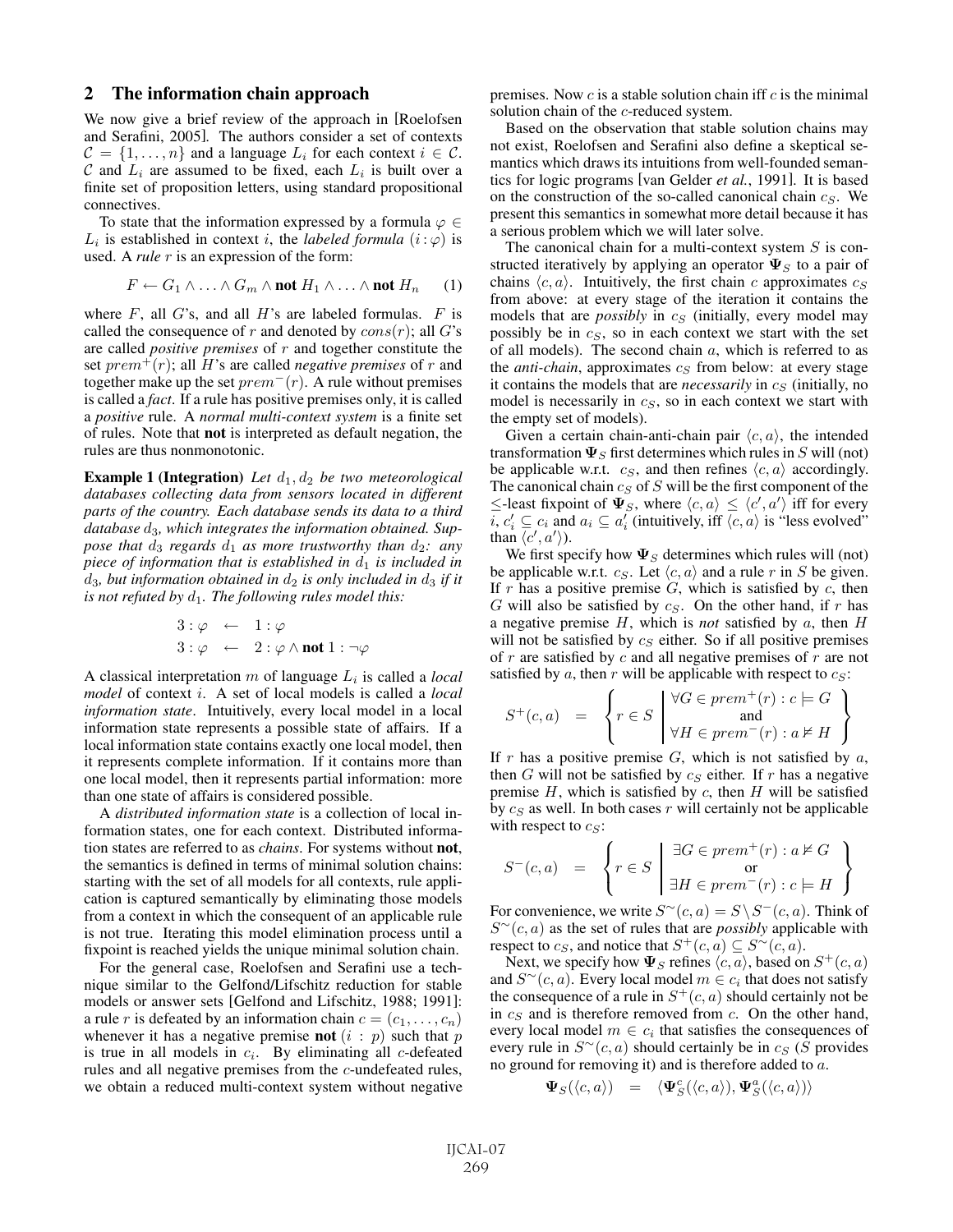where:

$$
\begin{array}{rcl}\n\Psi_S^c(\langle c,a \rangle) & = & c \setminus \{m \mid \exists r \in S^+(c,a) : m \nvDash cons(r)\} \\
\Psi_S^a(\langle c,a \rangle) & = & a \cup \{m \mid \forall r \in S^\sim(c,a) : m \models cons(r)\}\n\end{array}
$$

Unfortunately, this approach has a serious problem. Consider the following example:

$$
\begin{array}{rcl} 1:p & \leftarrow & \textbf{not} \ 1:\neg p \\ 1:\neg p & \leftarrow & \textbf{not} \ 1:p \\ 2:t & \leftarrow & \textbf{not} \ 1:q \end{array}
$$

One would expect  $(2 : t)$  to be derivable. However, the canonical chain approach does not give any conclusion. The problem is that no model can satisfy both  $p$  and  $\neg p$ , so no model will ever be added to the anti-chain  $a$  and thus it is never established that  $(1:q)$  cannot be derived. The essential problem is this: the canonical model approach assumes that the set of possible conclusions is deductively closed. This is exactly the problem addressed in [Brewka and Gottlob, 1997] in the context of default logic. We will later show how the solution presented there can be applied to the problem of wellfounded multi-context reasoning as well.

#### 3 Contextual default logic

As before let  $C = \{1, \ldots, n\}$  be the set of contexts/agents with associated propositional languages  $L_i$ . A default context system for  $C$  is a tuple

$$
(\Delta_1,\ldots,\Delta_n)
$$

where each  $\Delta_i = (D_i, W_i)$  is a contextual default theory. A contextual default theory is like a regular Reiter default theory, with the exception that default rules may refer in their prerequisites and justifications (not in their consequent!) to other contexts.

More precisely, a contextual default rule is of the form

$$
d=p_1,\ldots,p_m:q_1,\ldots,q_k/r
$$

where  $p_1, \ldots, p_m, q_1, \ldots, q_k$  are regular formulas or labeled formulas, and the consequent r (also denoted  $cons(d)$ ) is a regular formula. A contextual default theory  $(D_i, W_i)$  then is just a pair consisting of a set of regular formulas  $W_i$  (the certain knowledge) and a set of contextual default rules  $D_i$ .  $W_i$ and the unlabeled formulas in defaults have to be expressed in  $L<sub>i</sub>$ . Each context thus has its own language for expressing its particular view of the world.

Note that if a default rule contains a regular formula, this formula is implicitly assumed to refer to the context of the default. We may thus assume without loss of generality that all prerequisites and justifications are labeled formulas. The reason we allow more than one prerequisite for a default – which is not necessary for Reiter's logic – is that we want to be able to refer to more than one context without using context labels inside logical formulas.

Now we can generalize the notion of an extension to default context systems. Given two tuples  $(S_1, \ldots, S_n)$  and  $(S'_1, \ldots, S'_n)$  we define component-wise inclusion  $\mathcal{L}_c$  as  $(S_1, \ldots, S_n') \subseteq_c (S_1', \ldots, S_n')$  iff  $S_i \subseteq S_i'$  for all  $i \in I \leq$  $i \leq n$ ). When we speak of minimality of tuples in the rest of the paper we mean minimality with respect to  $\subseteq_c$ .

**Definition 1** Let  $C = ((D_1, W_1), \ldots, (D_n, W_n))$  be a de*fault context system. Let*  $(S_1, \ldots, S_n)$  *be a tuple of sets of formulas. Define the operator* Γ *such that*

$$
\Gamma(S_1,\ldots,S_n)=(S'_1,\ldots,S'_n)
$$

where  $(S'_1, \ldots, S'_n)$  *is the minimal tuple of sets of formulas satisfying for all*  $i (1 \leq i \leq n)$ *:* 

- *1.*  $W_i \subseteq S'_i$ ,
- 2.  $S_i'$  *is deductively closed (over*  $L_i$ *), and*
- *3. if*  $(c_1 : p_1), \ldots, (c_t : p_t) : (c_{t+1} : q_1), \ldots, (c_{t+k} : q_k)/r \in$  $D_i$ ,  $p_i \in S'_{c_i}$  for all  $i(1 \leq i \leq t)$ , and  $\neg q_j \notin S_{c_{t+j}}$  for  $all \, j \, (1 \leq j \leq k)$ , then  $r \in S_i^{\overline{j}}$ .

*The tuple*  $(S_1, \ldots, S_n)$  *is a contextual extension of* C *if it is a fixpoint of* Γ*.*

In the special case where default rules do not refer to other contexts, we obtain a tuple consisting of arbitrary extensions of the individual default theories. In the general case information flows, via the default rules, from one context to another. Defaults thus play the role of bridge rules.

It turns out that each extension corresponds exactly to a stable solution chain in the information chain approach. The translation between our default context systems and the systems used there (which we call RS-systems after their inventors from now on) is straightforward: each default

$$
(c_1:p_1),\ldots,(c_t:p_t):(c_{t+1}:q_1),\ldots,(c_{t+k}:q_k)/r
$$

in  $D_i$  is translated to the rule

$$
(i:r) \leftarrow (c_1:p_1), \ldots, (c_t:p_t),
$$
  
**not** 
$$
(c_{t+1}:\neg q_1), \ldots, \text{not} (c_{t+k}:\neg q_k)
$$

and each formula  $p \in W_i$  to the rule  $(i:p) \leftarrow$ . We have the following proposition:

Proposition 1 *Let* C *be a default context system,* R *the corresponding RS-system.* Let  $S = (S_1, \ldots, S_n)$  be a se*quence of deductively closed sets of formulas and* M =  $(M_1,\ldots,M_n)$  *a sequence of sets of models such that for all*  $i (1 \leq i \leq n)$ 

$$
M_i = \{m \mid m \models S_i\}.
$$

S *is a contextual extension of* C *iff* M *is a stable solution chain of* R*.*

We can thus view our approach based on contextual default logic as a syntactical characterization of the semantical approach in [Roelofsen and Serafini, 2005]. The advantage of our characterization is threefold: it is closer to standard approaches in nonmonotonic reasoning and allows us to transfer results which have been established for default logic quite easily to the multi-context case; it is more amenable to computation; it allows us to handle the difficulty of the semantical approach with respect to skeptical reasoning, as we will see in the next section.

As an example of the results we basically get "for free" we just mention the following:

#### Proposition 2 (Minimality)

Let  $E_1$  and  $E_2$  be extensions of a default context system C. If  $E_1 \subseteq_c E_2$  *then*  $E_1 = E_2$ .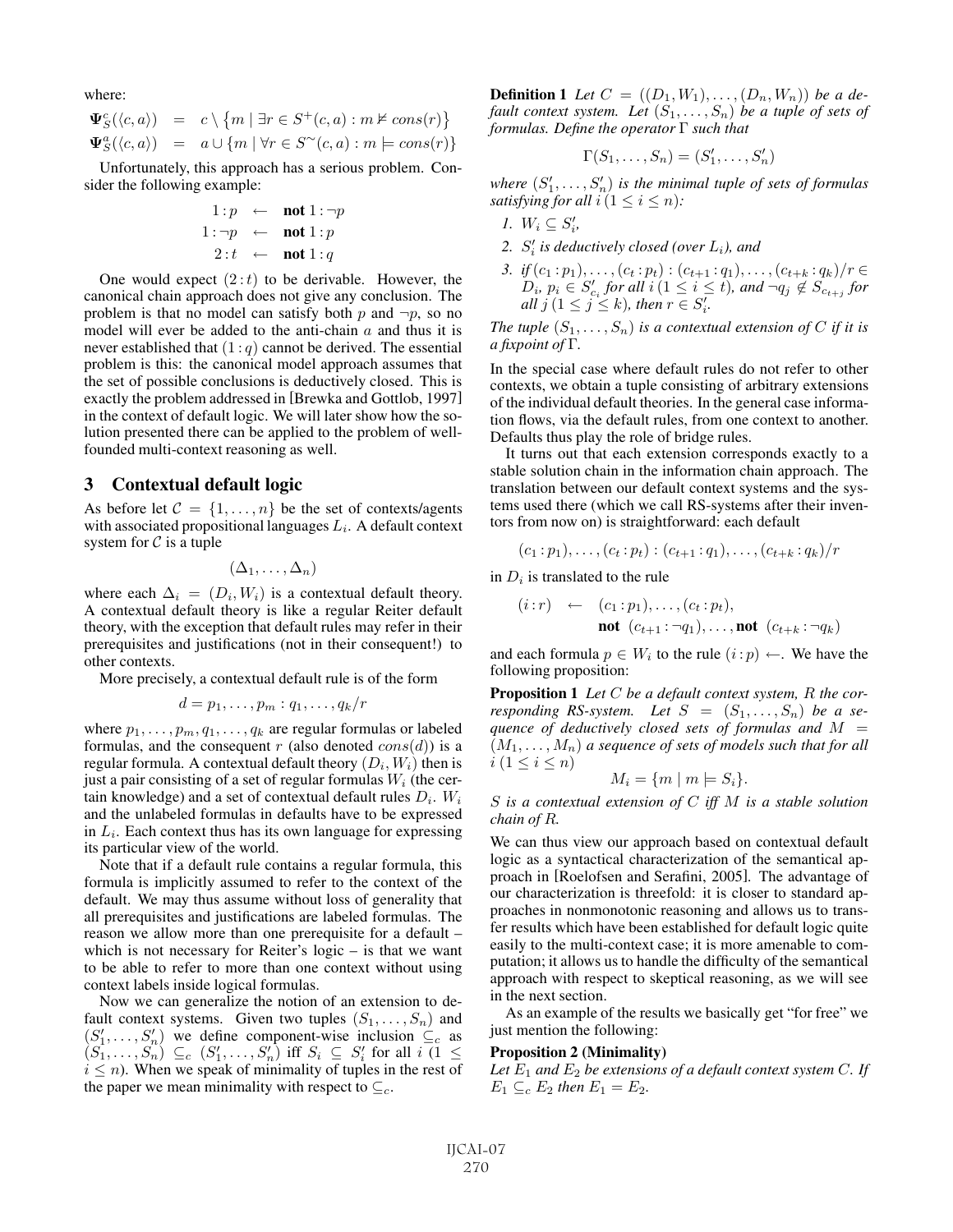A normal default context system is one where each default in each context is of the form:

$$
(c_1:p_1),\ldots,(c_t:p_t):r/r.
$$

## Proposition 3 (Existence)

*Each normal default context system possesses at least one extension.*

### Proposition 4 (Consistency)

Let  $C = ((D_1, W_1), \ldots, (D_n, W_n))$  *be a default context system,*  $E = (E_1, \ldots, E_n)$  *an extension of C. If all*  $W_i$  *are consistent and each default possesses at least one justification, then each*  $E_i$  *is consistent.* 

A lot more results for which we do not have space here carry over. For instance, we can give a quasi-inductive definition of extensions as in [Reiter, 1980]. We can define the notion of a stratified default context system for which a unique extension exists. Also complexity results carry over which establish that the main reasoning tasks for contextual default logic are on the second level of the polynomial hierarchy.

### 4 Skeptical contextual default reasoning

The essential problem of the canonical model approach is as follows: it assumes that the set of potential conclusions is deductively closed. Thus, whenever two conflicting formulas  $p$  and  $\neg p$  are considered as potential conclusions, then this is also the case for an arbitrary formula  $q$ , even if  $q$  is entirely unrelated.

This is exactly the problem addressed in [Brewka and Gottlob, 1997] in the context of default logic. The solution is to apply paraconsistent reasoning in determining potential conclusions: both p and  $\neg p$  are considered as possible conclusions, but not their deductive closure, i.e. not the set of all formulae. In the example discussed above, one should detect that  $(1 : q)$  is not a possible conclusion because the only way to derive this labeled formula is based on an inconsistent set of potential conclusions. The semantics thus should derive  $(2 : t).$ 

In [Brewka and Gottlob, 1997] a sequence of different semantics was introduced which allows to trade-off the effort spent for consistency checking with the strength of skeptical inference. Rather than presenting the different semantics here, we focus on a single one (called  $WFS<sub>2</sub>$  in the cited paper) and directly describe its generalization to contextual default theories.

**Definition 2** Let  $C = ((D_1, W_1), \ldots, (D_n, W_n))$  be a de*fault context system. Let*  $D' = (D'_1, \ldots, D'_n)$  *be a tuple of subsets of the defaults in* C*. Let* p *be a formula. A* C*-default proof for* p *from* D- *in context* i *is a finite sequence*

$$
P = ((c_1:d_1),\ldots,(c_m:d_m))
$$

*of context/default pairs such that the following conditions are satisfied:*

$$
1. \ d_j \in D'_{c_j}, \text{ for all } j \ (1 \le j \le m),
$$

2.  $c_m = i$ ,

*3. for each l and each prerequisite*  $(c : q)$  *of d<sub>l</sub>, q is a logical consequence of*

$$
W_c \cup \{cons(d_k) \mid k < l, (c:d_k) \in P\},\
$$

*4.*  $W_i \cup \{cons(d_k) \mid (i : d_k) \in P\} \vdash p$ .

Let  $S = (S_1, \ldots, S_n)$  be a sequence of sets of formulas,  $D = (D_1, \ldots, D_n)$  a sequence of sets of contextual defaults. Define

$$
D^S = (D'_1, \ldots, D'_n)
$$

where  $D_i'$  is the set of defaults from  $D_i$  not defeated by S (d is defeated by S iff it has a justification  $(i:q)$  such that  $\neg q \in S_i$ ). With the notion of a default proof, we can express the Γ operator introduced above as follows:  $\Gamma(S_1,\ldots,S_n) =$  $(S'_1, \ldots, S'_n)$  iff each  $S'_i$  is the set of formulas possessing a default proof from  $D<sup>S</sup>$ .

We will now define a similar operator  $\Gamma^*$ , but with an important restriction to consistent proofs. This will be sufficient to handle the problem described above.

**Definition 3** Let  $P = ((c_1 : d_1), \ldots, (c_m : d_m))$  be a default *proof,*  $S = (S_1, \ldots, S_n)$  *a sequence of sets of formulas. We say P is S*-consistent iff  $S_i \cup \{cons(d_j) | (i:d_j) \in P\}$  is *consistent, for all*  $i$  ( $1 \leq i \leq n$ ).

Now let  $\Gamma^*(S_1,\ldots,S_n)=(S'_1,\ldots,S'_n)$  iff each  $S'_i$  is the set of formulas possessing a consistent default proof from  $D<sup>S</sup>$ . Note that both  $\Gamma$  and  $\Gamma^*$  are antimonotone operators. Applying the two in sequence thus yields a monotone operation which has a least fixpoint. The least fixpoint can be reached by iterative applications of the two operators to the sequence consisting of empty sets only.

**Definition 4** Let  $C = ((D_1, W_1), \ldots, (D_n, W_n))$  be a de*fault context system.*  $S = (S_1, \ldots, S_n)$  *is the well-founded conclusion set of* C *iff* S *is the least fixpoint of the operator* ΓΓ<sup>∗</sup>*.*

To see how this handles the problem consider the ConDL variant of the example discussed above. We have the contextual default theory  $((D_1, W_1), (D_2, W_2))$  with  $W_1 = W_2 =$ ∅ and

$$
D_1 = \{ : p/p, : \neg p/\neg p \}
$$
  

$$
D_2 = \{ : (1: \neg q)/t \}.
$$

Indeed, application of  $\Gamma^*$  to the sequence  $S = (\emptyset, \emptyset)$  yields

$$
S' = (Th({p}) \cup Th({\neg p}), Th({t}).
$$

Note that context 1 does not contain  $q$ . For this reason, applying  $\Gamma$  to  $S'$  gives us  $(Th(\emptyset), Th({t})$ ). This is also a fixpoint and we establish t in context 2, as intended.

Based on a modification of a corresponding proof in [Brewka and Gottlob, 1997] we can show that well-founded semantics for contextual default theories is correct with respect to contextual extensions.

#### Proposition 5 (Correctness)

Let  $C = ((D_1, W_1), \ldots, (D_n, W_n))$  *be a default context system,*  $E = (E_1, \ldots, E_n)$  *an extension of* C *and* S =  $(S_1, \ldots, S_n)$  *the well-founded conclusion set of C. We have*  $S_i \subseteq E_i$  for all  $i, 1 \leq i \leq n$ .

## 5 Contextual ASP

A syntax restriction leads to contextual answer set programming (contextual ASP), respectively contextual logic programming under well-founded semantics. As before let  $C =$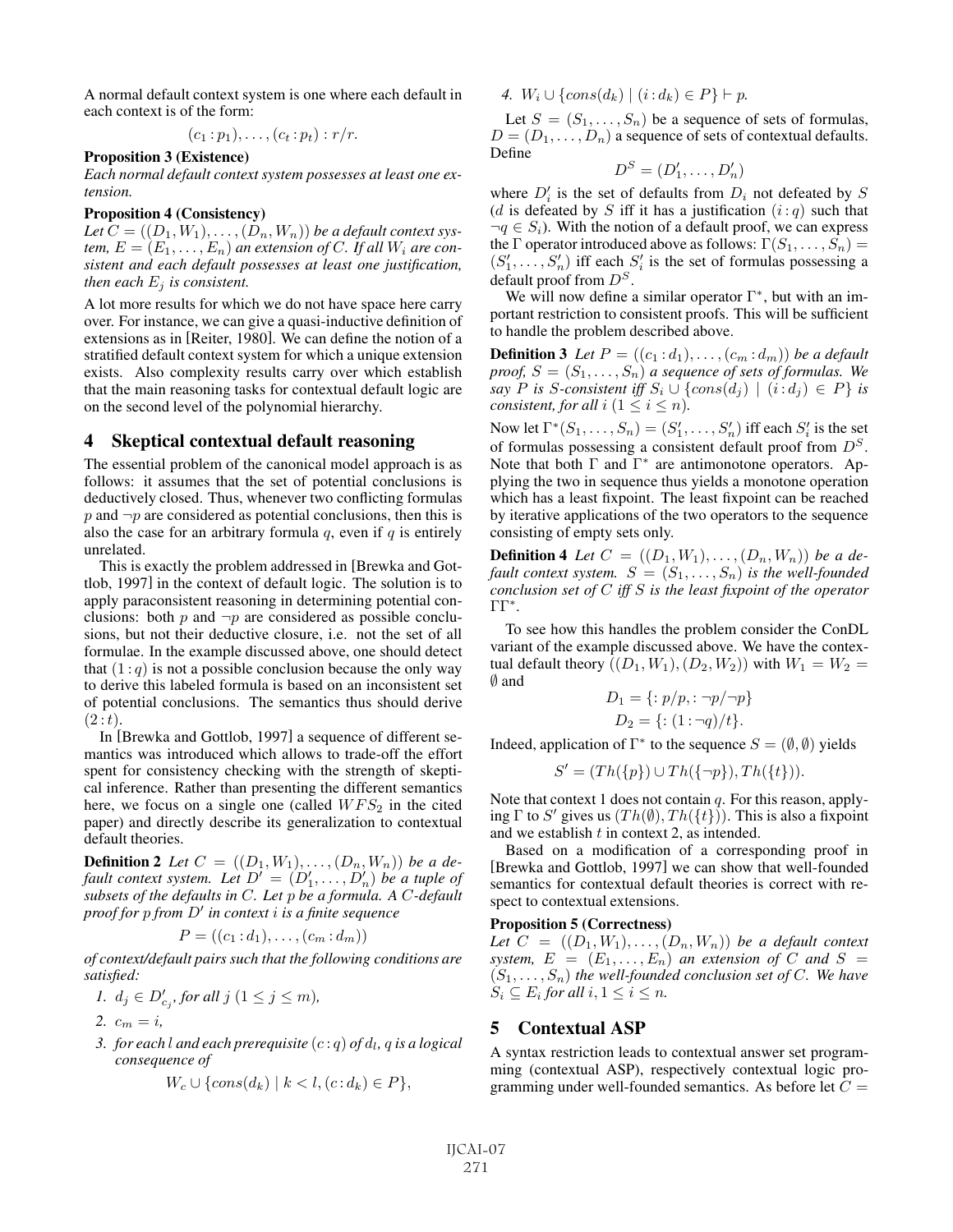$\{1,\ldots,n\}$  be a set of contexts/agents. A logic programming context system (LPCS) is a tuple  $(P_1, \ldots, P_n)$  where each  $P_i$ is a contextual logic program. A contextual logic program is a set of rules of the form

$$
a \leftarrow b_1, \ldots b_k, \text{not } b_{k+1}, \ldots, \text{not } b_m
$$

where a is a literal, each  $b_i$  is either a literal or a labeled literal of the form  $(c: l)$  where c is a context and l a literal.

For LPCSs where not does not appear in the bodies of any rule (let's call them definite LPCSs), we can define the notion of a minimal context model:

**Definition 5** Let  $C = (P_1, \ldots, P_n)$  be a definite LPCS. An *n*-tuple of sets of literals  $S = (S_1, \ldots, S_n)$  is called the mini*mal context model of* C *iff* S *is the smallest n-tuple satisfying the following conditions:*

- *1.*  $a \in S_i$  *whenever*  $a \leftarrow (c_1 : b_1), \ldots, (c_k : b_k) \in P_i$ ,  $b_1 \in S_{c_1}, \ldots, b_k \in S_{c_k}$
- 2.  $S_i$  *is the set Lit<sub>i</sub> of all literals in*  $L_i$  *whenever*  $S_i$  *contains a pair of complementary literals* l, ¬l*.*

The definition of stable model is now straightforward:

**Definition 6** *Let*  $C = (P_1, \ldots, P_n)$  *be an (arbitrary) LPCS, and*  $S = (S_1, \ldots, S_n)$  *a tuple of sets of literals. The S-reduct of*  $C$ *, denoted*  $C^S$ *, is obtained from*  $C$  *by* 

- *1. deleting in each*  $P_i$  *all rules with body literal not*  $(c:l)$ *such that*  $l \in S_c$ ,
- 2. deleting from all remaining rules in all programs  $P_i$  all *default negated literals.*

**Definition 7** *Let*  $C = (P_1, \ldots, P_n)$  *be an (arbitrary) LPCS, and*  $S = (S_1, \ldots, S_n)$  *a tuple of sets of literals. S is a stable context model of*  $C$  *iff it is the minimal context model of*  $C^S$ *.* 

Well-founded semantics for LPCSs can be defined in the same spirit as for ConDL. However, consistency checking becomes much easier. For  $C = (P_1, \ldots, P_n)$  and a tuple of sets of literals  $S = (S_1, \ldots, S_n)$  let  $\gamma(S)$  be the minimal context model of  $C^S$ . Define the minimal context set of a definite LPCS like the minimal context model, but without requirement 2 (inconsistent sets of literals do not have to be closed). Let operator  $\gamma^*(S)$  produce the minimal context set of  $C^S$ . The operators  $\gamma$  and  $\gamma^*$  both are anti-monotone, the combined operator  $\gamma\gamma^*$  is thus monotone and possesses a least fixpoint. We call this fixpoint the well-founded context model of  $C$ .

The use of this operator can be illustrated using our earlier example. We have the LPCS  $C = (P_1, P_2)$  with

> $P_1: p \leftarrow \textbf{not} \neg p$  $\neg p \leftarrow \textbf{not } p$

and

$$
P_2: \quad t \quad \leftarrow \textbf{not} \ (1:q)
$$

Indeed,  $\gamma^*(\emptyset, \emptyset) = (\{p, \neg p\}, \{t\})$ . As in the case of contextual default logic, context 1 does not contain  $q$ . For this reason, applying  $\gamma$  to S' gives us  $(\emptyset, \{t\})$ . This is already a fixpoint and we establish  $t$  in context 2, as intended.

Contrary to well-founded semantics for contextual default logic, the computation time for well-founded semantics of LPCSs is polynomial: the number of iterations is bounded by the total number of literals in all contexts, and so is the time needed for each iteration.

# 6 Applications

In this section we illustrate the use of contextual logic programming with further examples. Our setting was propositional so far. In ASP it is common to use variables in rules as shorthand for the set of all ground instances of the rules. Users represent their knowledge in terms of programs with variables, a grounder (like *lparse*) then generates the purely propositional ground instantiation of the rules which is then passed on to an answer set solver like dlv [Leone *et al.*, 2002] or *smodels* [Simons *et al.*, 2002].

We will adopt and extend this use of variables for contextual logic programming. We assume three types of variables: term variables which are common in ASP and will be denoted by  $X$ ,  $Y$ , possibly indexed; context variables denoted by C, possibly indexed; and proposition variables denoted by P, possibly indexed. Term variables are to be instantiated by ground terms, context variables by contexts (more precisely, integers denoting contexts), and proposition variables by ground literals. For convenience, we will also allow literals to appear as terms (strictly speaking we would have to distinguish between a proposition  $p$  and a term  $t_p$ representing this proposition; we assume the grounder is able to take care of this). As common in ASP we will also use rules with empty head of the form  $\leftarrow$  body as abbreviation for  $f \leftarrow \textbf{not } f$ , body where f is a symbol not appearing elsewhere in the program. The effect of the rule is that no answer set exists in which *body* holds. With these conventions, it is easy to model several interesting multi-context scenarios.

**Information fusion:** Assume agent  $i$  decides to believe an arbitrary literal  $p$  whenever some other agent believes  $p$  and none of the agents believes  $-p$  (−p is the complement of p, that is  $\neg p$  if p is an atom, and r if  $p = \neg r$ . This can be modeled by including in  $P_i$  the rules

$$
P \leftarrow (C : P), \text{not } rej(P)
$$

$$
rej(P) \leftarrow (C : -P)
$$

Again we assume the grounder handles the complement "−" adequately. Note that this representation implicitly guarantees that only information consistent with  $i$ 's information is added since in case of conflict a proposition will be rejected.

One can also think of scenarios where agent  $i$  believes  $p$ whenever the majority of agents does so. Let  $m = n + 1/2$  if *n* is odd,  $m = n + 2/2$  otherwise. A corresponding rule is:

$$
P \leftarrow (C_1 : P), \dots, (C_m : P),
$$
  
\n
$$
C_1 \neq C_2, C_1 \neq C_3, \dots, C_{m-1} \neq C_m.
$$

Game theory: We show how we can compute Nash equilibria for games in normal form using LPCSs. In general, we need to represent the choices available to each player, the best action given a particular choice of the other players, and a rule that says only the best action should be chosen.

Consider the famous prisoner's dilemma, a game involving 2 agents which can either cooperate  $(c)$  or defect  $(d)$ . The gains obtained by the agents for each combination of choices are described in the following table:

|   | C  |    |
|---|----|----|
| Ċ | и, | n, |
|   |    |    |